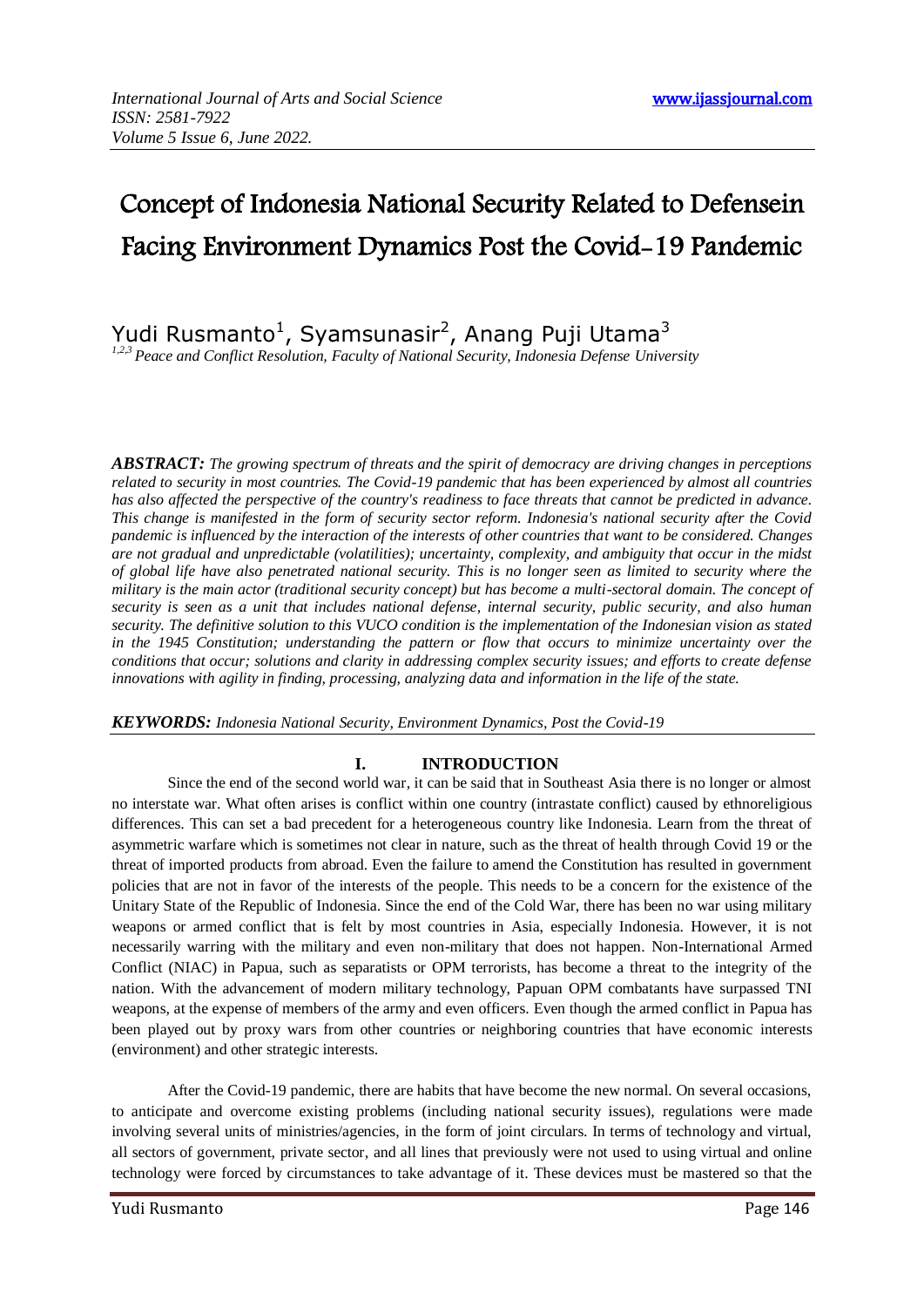community can survive to do and complete the main work/tasks. Physical activity that takes a lot of energy and money, with the new normal, becomes more efficient, energy-efficient, and stable. Activities in the national security sector can also adapt to more dynamic conditions in the changing information technology and digital virtual worlds.

From a cultural perspective, the Covid pandemic in several countries can trigger a clash of civilizations (Samuel Huntington). This is very possible because the economic needs in a disrupted condition are needed to survive. However, it is different in Indonesia. With a fairly high cultural and social structure, social spirit and helping each other even though there is an obligation to maintain social distance in physical interactions but in an effort to help fellow humans when there are neighbors who are experiencing a process of independent isolation, other residents still help to raise their mental health. Covid patients/survivors. Material support in the form of food and daily necessities of life is also provided. Placing food in front of the fence of the survivor's house so that residents undergoing self-isolation do not need to leave their homes, but their food needs are helped. Healthy people also feel safe because people who suffer from COVID do not leave their homes to look for their basic needs. Security and social order are of utmost concern. Taking care of each other as a form of social care with the concept of protecting and caring can strengthen the resilience and social security of the community. It is a basic right which is human security which is better to be preserved.

## **II. DISCUSSION**

The Covid-19 pandemic is a lesson in the country's readiness to face threats or any conditions that cannot be predicted in advance. Owen (Ling et al., 2010) reveal that the strategic environment in times of disruption has VUCA characteristics, namely: volatility, full of uncertainty, very complex, and ambiguity. Volatility is a rapidly changing nature of the strategic environment. When the nature of change so quickly gives birth to the nature of uncertainty in the strategic environment. The relationship between elements in a strategic environment is so complex. Planning and decision-making become increasingly difficult in a strategic environment because of ambiguity. Changes and developments in the strategic environment have implications for changing threats (Stephen J. Gerras, n.d.). One of the goals of forming the concept and system of national security is to strengthen the capacity of security actors to adapt to the dynamics of the strategic environment (National, 2010).

### **The dynamics of the post-Covid-19 national security system**

The Covid pandemic seems to be starting to subside. Following the easing of Covid, several dynamics of Indonesia's national security occurred. Among them are the South China Sea conflict and the presence of Australian submarines in Indonesian waters. This can pose a threat if not mitigated properly.

In the regional area, Indonesia is still in conflict with China regarding the South China Sea and the diplomatic route because at this time they have not found a common ground. America's arrival in Southeast Asia can certainly trigger new problems if we side with America. This could damage political and economic relations with China. Another alternative is to immediately formulate and ratify a law on the Indonesian continental shelf. With this, Indonesia has a strong foundation for resolving the South China Sea conflict. This alternative is accompanied by an increase in weaponry or adequate battleships. The experience of the American arms embargo also needs to be taken into consideration in the sense that we must look for other alternatives such as cooperation in the manufacture of combat equipment or trying to build our own weapons.

The nuclear-powered Australian submarines linked to the AUKUS pact need Indonesian waterways to move forward in the event of a physical conflict between the US-China. As a country that signed a nuclear-free zone agreement, of course, we cannot allow Australian nuclear-powered ships to pass through Indonesian waters. The impact of the presence of nuclear-powered warships if they pass through Indonesia will create vulnerability in the eyes of the international community because Indonesia is considered inconsistent. A firm stance is needed in this case so that the sovereignty of the state is maintained. The need for policies to deal with this situation is based on a vision built from the start before the conflict.

America as a hegemon country is known to have won various kinds of battles, of course, it will not allow other countries to interfere with its existence which has been built since the end of the cold war. On the other hand, China is currently emerging. There is a term that, as strong as a wall is, there must be a weak point, some of which are used well by China. It is proven by China by controlling almost the entire economy of Asia, Australia, and Europe which are America's allies.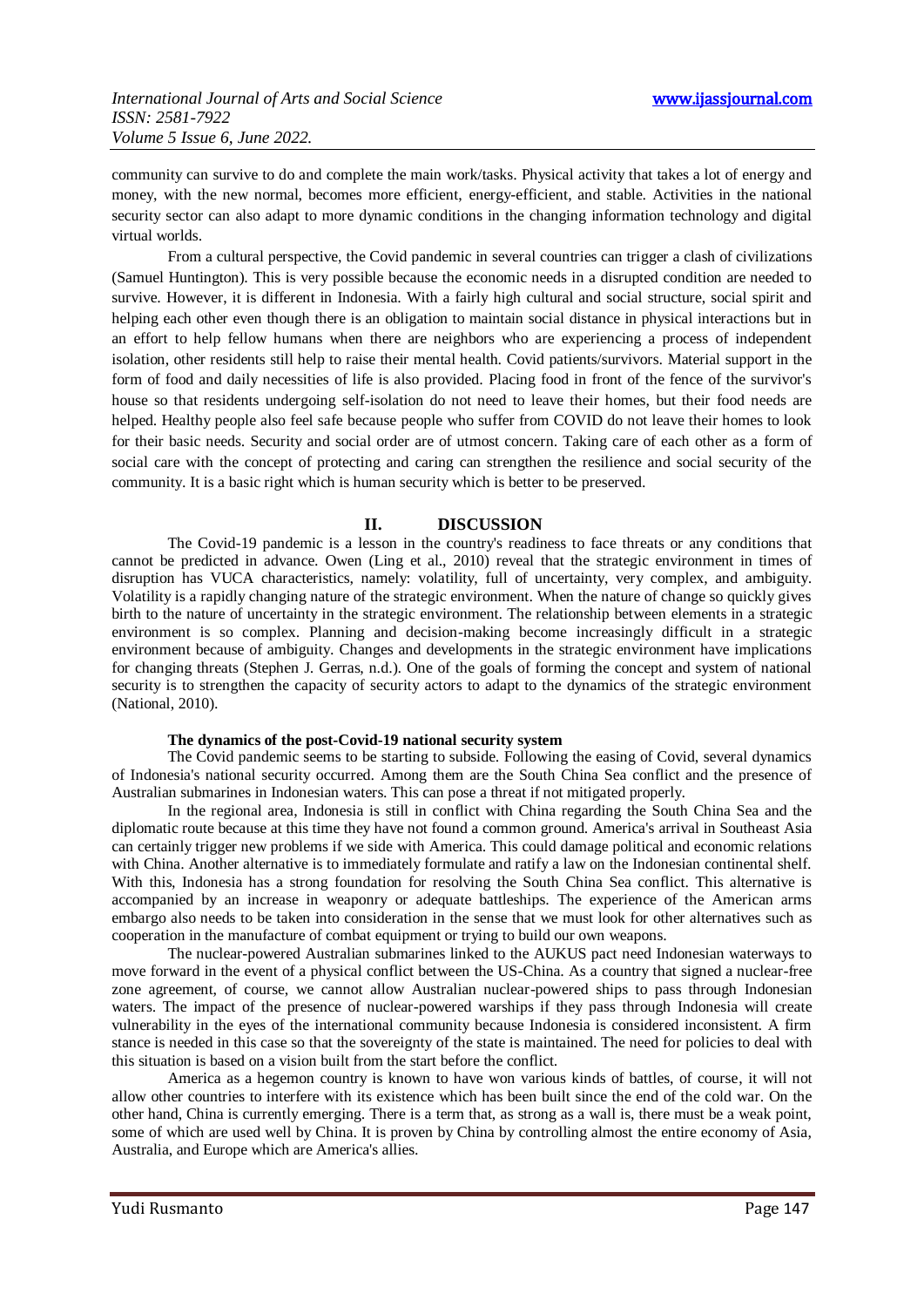In the health sector, the Covid-19 variant continues to grow and can trigger new types of viruses. countries affected by these biological weapons, will not remain silent. There may be thoughts of creating a new outbreak of the Covid-19 variant as a counterattack. In addition, the advantages of vaccines and medical equipment that can be considered quite promising can be a potential calculation to be raised. Covid-19 is a nonmilitary threat, which is a very important thing to be used as a valuable lesson for all of us and all the children of the nation to always be vigilant. National vigilance against epidemics and various national threats requires balancing all state policy instruments through healthy governance (Paleri, 2008).

Talk about state threats in general according to Hans Günter Brauch et al. (2011) are: According to Webster's Dictionary a 'threat' is "(1) a statement or expression of intention to hurt, destroy, punish, etc. in retaliation or intimidation", and (2) "an indication of imminent danger, harm, evil, etc.; as, the threat of war", namely: a threat is "(1) a statement or expression of intent to injure, destroy, punish, etc. As retaliation or intimidation", and (2) "an indication of danger, danger, a crime that will occur in the near future as a threat of war. Barry Buzan (1991) states that the form of threats is often born of "perceptions of policy-making actors and is not necessarily substantively real". These threats and vulnerabilities are the contexts for the presence of national insecurity. The level of vulnerability of a country is closely related to the weakness of a nation and the weakness of its strength.

The forms of threats are aggressive and non-aggressive. The non-aggression threat is the deployment and use of the Indonesian National Armed Forces (TNI) strength which is strengthened by increasing the strength of the Kogabwilhan (Combined Regional Defense Command) and Koopsus (Special Operations Command) of the TNI in a proportional manner, both integrated and independent. This encourages the deployment and use of relevant ministries/agencies and local governments in accordance with their duties and functions related to military issues or threats to provide assistance to the TNI in order to achieve maximum results. Encouraging relevant ministries/agencies and local governments as the main elements in mobilizing their strengths to deal with non-military threats with ideological, political, economic, socio-cultural, public safety, technology, and legislation dimensions.

In responding to all conflicts and their escalation, any conflicts that develop and increase and endanger/threaten national security stability can reduce the strength of national resilience. By actively synergizing according to the field of conflict or disaster that is happening or becomes an issue that threatens state security, conflicts can be overcome. The increase and decrease in conflict can be a major concern for all components of national defense in all relevant ministries to determine conflict zones and the incubation period for increasing and decreasing conflict emergencies or threats that are currently hitting national security, as shown in the picture of the structure of the ups and downs of conflict below, this:





The Covid-19 pandemic is also an international disaster, it is suspected by America as a biological weapon developed by China, and the impact caused by this Chinese-made virus has also paralyzed the economy of America and its allies. America decided to investigate the origin of the virus, but the accusation that the virus came from China was denied by the Chinese government and reversed America's opinion that the virus could be made in America. It seems that China has indeed read this scenario, and has prepared an answer to America's accusations. This conflict is also inevitable, the two giant superpowers fighting each other will be a consideration for Indonesia to take careful preparations to maintain national security from threats that could be a type of pandemic that is far more powerful than Covid-19 and various other threats. -military in the form of asymmetric attacks and proxy and hybrid threats are more complex.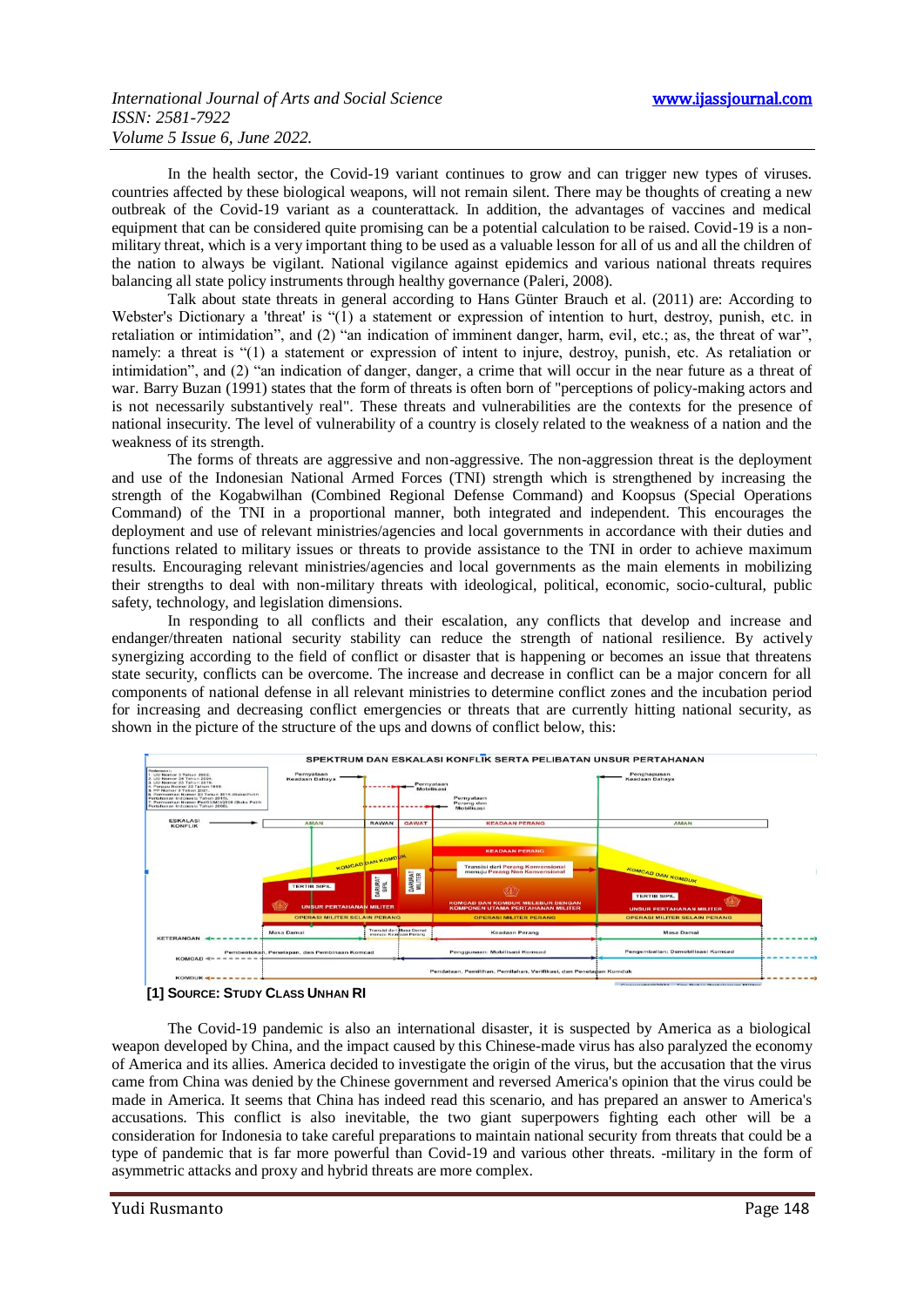Pandemic 19 is an important and valuable lesson to make Indonesia's national resilience more alert and prepared with various aspects and existing inter-agency strengths. At present, what is developing after the pandemic is of course there are still multi-dimensional threats that are interrelated with impacts and consequences, starting with post-pandemic health threats that still have an impact on the economy, political threats such as demonstrations that cause people's trust to fall in government to decrease and indirectly increase vigilance. of political and social security.

#### **Post-Covid 19 Strategic Environment**

Paul Kinsinger and Karen Walch, argue that the VUCA concept of a volatile, uncertain, complex, and ambiguous world –was introduced by the US military when the Cold War ended and as the United States noticed the emergence of a multilateral, not bilateral, global landscape posited in the VUCA concept the state in which the world turbulent, uncertain, complex, and ambiguous. Because it is possible that our country, which is now said to be independent, will one-day experience colonial efforts, both physically and non-physically, when viewed from the natural resources that we have are very abundant. VUCA according to Shinseki, Hesselbein, and Eric (2004), similarly expressed by Bob Johansen (2019), proposes to respond to VUCA threats with Vision, Understanding, Clarity, and Agility, in making decisions requires several considerations that are adapted to VUCA problems, the decision must be reliable and can be implemented into a principle that will become a force in the eyes of the International. Indonesia must think carefully and consider the impacts that may arise, from the following efforts:

a. Volatility because today's changes are not gradual and predictable, but intermittent and surprising. Army leaders served in an unstable environment. Changes can come suddenly and without notice. Since great planning and foresight cannot predict or influence all future events, Army leaders work to shape the future under conditions so that they can control, using diplomatic, information, military, and economic instruments of national power.

Facing Volatility by having a Vision, the Vision of our country is clearly stated in the preamble of the 1945 Constitution, so wisely we are more flexible and benefit from being able to cooperate with the two warring countries. But of course, the decision to cooperate must be adapted to current conditions.

b. Turning from Uncertainty, in dealing with problems that we do not yet know the certainty of the direction and purpose of the event, then we must try to understand the pattern or plot that was created. The ability to read developing situations and try to understand what will happen will certainly be more difficult and you have to stay focused on sorting out information. Communication is also needed to clarify understanding and answer questions that may arise.

Switching from Uncertainty to Understanding Facing the current global situation as a result of the AUKUS pact, of course, we must also provide clarification or feedback that we remain neutral. An understanding of conflicts as well as interests between countries is needed in understanding and predicting the impacts that will occur. In implementing a neutral or free-active policy, perhaps with a statement that "Our country respects and understands Australia's decision, but we still maintain our principles as a nation that upholds peace". The conflict between the US-China also needs to be understood from the root of the problem to clarify the interests of each country and also related to the cooperative relationship with Indonesia that has been well established. From these projections, we can conclude the impact of a problem and also how to anticipate the worst possibility. In addition, contra information that is made to cover a certain purpose needs to be sorted out properly so that it will reduce errors in interpreting information. In an effort to make policy for the conflict, every stakeholder in the government needs to sit down together and communicate the impact that occurs on the decision options taken, especially related to the world maritime axis program. Wisdom and priorities need to be used as guidelines in making decisions because every decision must have risks and losses. Very rarely is a decision pure without risk or loss. Or we can learn from China, which has developed its human resources and economy so that from a strong economy, we can build sophisticated and up-to-date defenses, even though the population is very large.

c. Overcoming Complexity with Clarity calm and clarity in mapping complex and interrelated problems will sometimes take a long time, but in certain situations sometimes we also have to be faced with choices. For that, we must be able to analyze the opportunities and losses that will occur.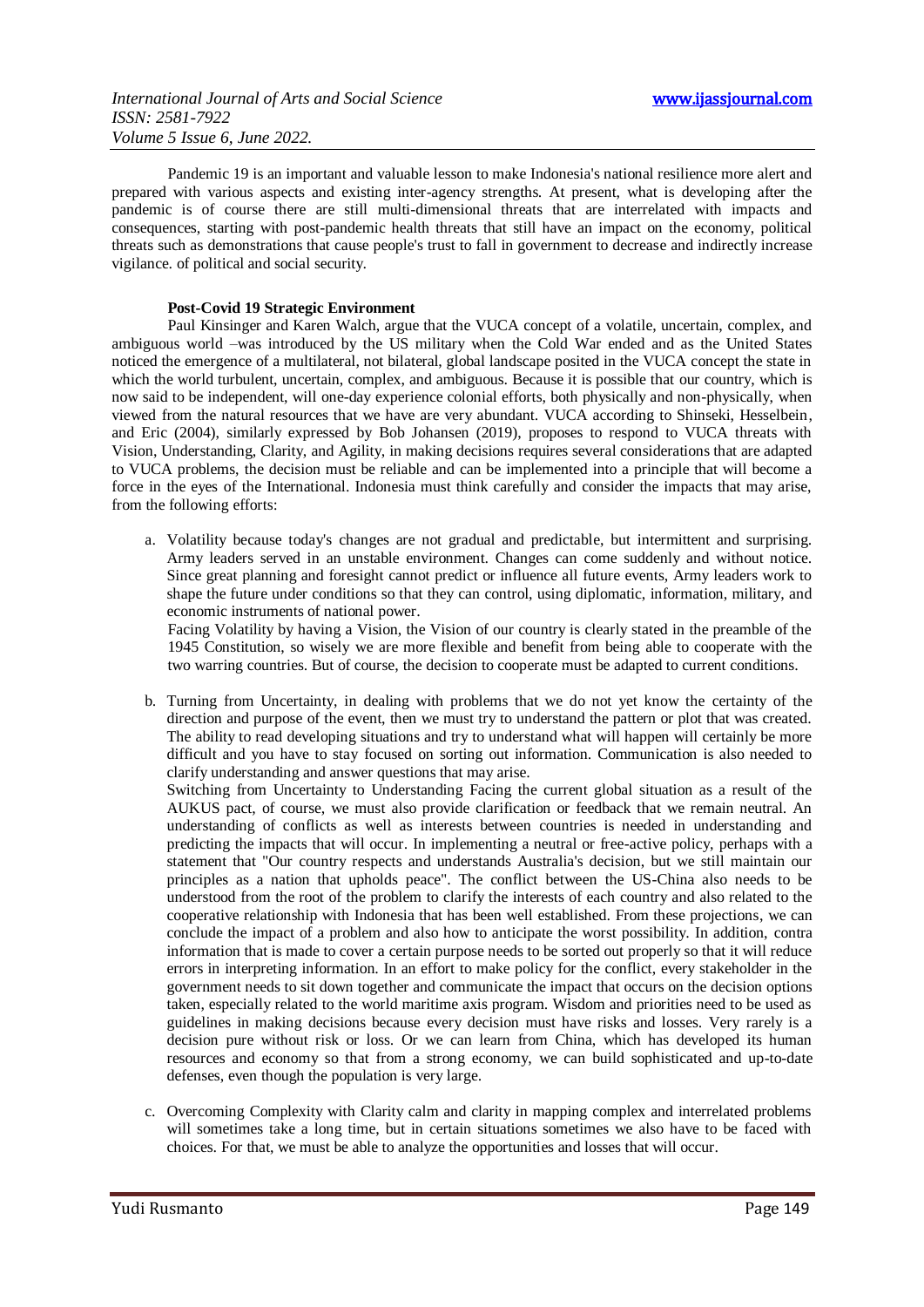Overcoming Complexity with Clarity,afterunderstanding and studying the problem, of course, we will find a complexity that is quite complicated. Sometimes in solving problems we need to use tactics and have to follow the flow first or the term "Losing is not necessarily losing". This means that it is very deep where we clearly succumb to the situation first by preparing a strategy, then after a gap appears then we rise. Indeed, it will take a long time to give in, with the intention of waiting for carelessness or the right moment to turn things around. Knowledge, clarity of accurate information and expertise in reading situations, and leadership character are needed in making a strategic decision.

The current complexity for Indonesia is that if we side with one country, it will not necessarily guarantee the security and stability of our country. If we sided with America, of course, China would be hostile to us and might cut off some potential economic cooperation, and also currently we are still dependent on the Chinese economy. In addition, we must also allow Australia, which will have nuclear submarines to pass through Indonesian territory. Of course, it will cause a negative response in the eyes of the world. On the other hand, if we side with China, then we will have a little problem with America or its allies. What if we experience an embargo? or human rights issues arise in conflict areas, the withdrawal of foreign tourists or other foreign cooperation (schools, joint training, transfer of knowledge, etc.). In addition, internal factors such as problems in the maritime area related to illegal fishing, terrorists, piracy, robbery, and others have not been resolved properly. Efforts to establish the Continental Shelf, budget constraints, the number of defense and security tools as well as blue economy processing can also add to the complexity of the problems to be faced. Soit needs careful thinking, reading the situation and the right information as well as priorities for the economy and state security adapted to the current state of the country.

d. Overcoming Ambiguity with Agility A problem becomes ambiguous or biased when we cannot find a lot of information, so we need agility in gathering existing information, processing, analyzing, and creating solutions or innovations that might be able to solve the problem. From the explanation of the VUCA concept developed by the American army, we can see a real manifestation in the development of the world situation which is heating up in the midst of the Covid-19 Pandemic.

Overcoming Ambiguity with Agility In reading a problem, will sometimes lead to several different interpretations depending on the point of view and completeness of the information. Regarding the current AUKUS pact, of course, there will be different perceptions. Judging from the military cooperation that has been built for a long time between Australia and America, of course, this is not a strange thing. However, Australia's courage as a signatory to the nuclear-free zone agreement in terminating the contract with France, which is also a NATO country and an ally of America, may be interpreted differently. It is obvious that the interests between America and Australia are more important than those of France. It was strengthened again by a clarification from the NATO side who continued to maintain good relations with Australia after the incident. In addition, Australia's participation in joint exercises between America and India also strengthens the common interest between America and Australia. Indonesia at least needs to be vigilant in dealing with these problems. At the very least, it is necessary to make the right decisions and be neutral in Australian decisionmaking. It is necessary to process relevant data and information by taking into account the development of the current situation and learning from the past when conflict areas in Indonesia were always interfered with by Australia, which is now strengthening relations with America. With nuclear weapons, of course, we must also prepare a strong defense to prevent intimidation and nuclear weapons testing around Indonesian territory. We need to raise international voices so that Indonesia remains a nuclear-free zone so that it can limit Australia's movement for the time being.

The VUCA concept may be used as a reference in dealing with the challenges of the times and international issues in the defense sector, then developed into all lines of national defense and security. Indonesia is a Non-Aligned State and has a political system that is free and active, of course, has a far-sighted vision according to the opening of the fourth paragraph of the 1945 Constitution, which states that the state participates in carrying out world order based on independence, eternal peace, and social justice. Indonesia in dealing with international problems always uses diplomacy or communication by prioritizing win-win solutions. In addition, efforts to solve problems are also to strengthen good relations to gain votes in the International Council. The term physical contact is the last resort when no solution is found. Even then, with an active defensive concept, it means that our country was the first to be attacked. In the current heated global VUCA environment related to the US-China conflict, of course, Indonesia must be able to take a strategic decision according to the values of the preamble of the 1945 Constitution.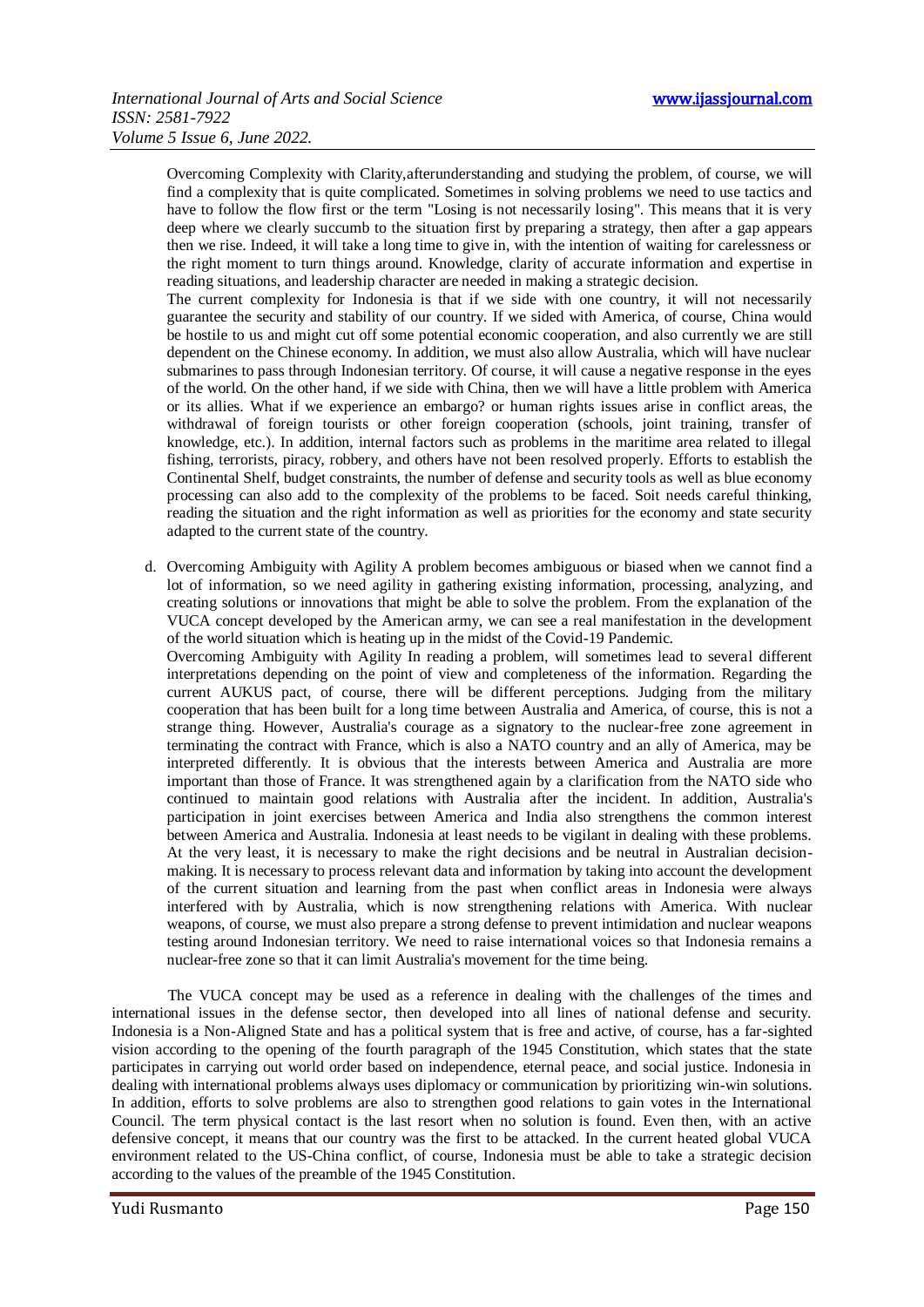Hans Kelsen published on collective security within the framework of international law in 1957. Hans limited his studies of security to 'the protection of the state against the use of force by other states.' This is closely related to national security in the sense of protecting the territory from external military threats and recognized attacks. as the raison d'etre of sovereign states. However, after the Cold War ended, security risks such as organized crime, nuclear disarmament, and terrorism moved into the center of national and international security talks. As security practices change, researchers see it becoming more widespread. The notion of 'human security' has also added a new dimension to the expansion of the concept of security. United Nations Development Program (UNDP) Human Development became a policy discourse in 1994 in a report on security. Humans were then given a theoretical basis for the development of the 'responsibility to protect concept as a policy agenda which was officially endorsed in 2005 at the World Summit Outcome. The concept of security used by countries in the world has also changed along with the changing development of the strategic environment and threats. In 2004, the UN Secretary-General's High-Level Panel Report identified economic and social threats, transnational organized crime, as well as conflicts between countries, internal conflicts, terrorism, and weapons of mass destruction as global security threats (Nasu, 2015).

From the description above, there are many factors that become the target domain of the war, such as ethnoreligious, sociocultural, geopolitical, national, and political conflicts. This penetrates into all aspects of national life, including the economy and health. Education is the determining factor in the defense of asymmetric warfare in Indonesia. Diversity and differences in ethnicity, ethnicity, nation, and religion can be vulnerable to being scorched in asymmetric warfare if they are not used as a gift of strength that must be cared for, nurtured, and nurtured with the strength of the above factors. Differences become scientific and natural which brings goodness to be maintained as the nation's greatest and most beautiful asset from God Almighty.

#### **III. CONCLUSION**

Our National Security System called SISHANKAMRATA (Universal People's Security Defense System) is an integrated security defense system that involves all elements of the state and components within the nation so that every time a threat comes into the Indonesian state, preparedness and inter-agency integration will automatically run. with the existing effectiveness. All components of the nation and state can unite their power together with their sector ledger whose role is the Ministry of Health in synergy with the state intelligence unit, the TNI, the police, all ministries, and existing components of society which form the unity of the formulation of national strategic policies in fighting the pandemic which has difficulty in implementing the Interagency strategy. sourced from all aspects of the life of the nation.

Future solutions that need to be addressed strategically, namely to become lessons that we have learned from this Covid 19 Pandemic, as a non-military threat that has undermined the foundations of the life of the Indonesian people and nation by strengthening the national security defense strategy in the education sector, fostering children Want the nation, especially the future leaders of the State to be strengthened/strengthened the patriotic souls of the nation, the character of defending the country, reorganizing the mental and spiritual insight of their nationality in geopolitics and geostrategy. Re-managing existing natural resources into a supportive environment in a strategic Sishankamrata by implementing Jakumhaneg (General Policy for National Defense) as a guide and basic reference for managing national defense security resources.

The objectives of the national defense and security strategy are national stability, harmony, and peace in Indonesian diversity, to become a country that has the strength of resilience to face various kinds of threats, especially threats that have been felt by the nation such as Covid 19 which should be the highest stepping stone for Indonesia to rise. , because Indonesia has Sishankamrata which is supported by all elements of the nation, the Diverse Ummah, all ethnic races of the nation in Indonesia United in the Indonesian National goal with SISHANKAMRATA as a strategy and national protection body for the Indonesian state government.

## **REFERENCE**

- [1.] Worth, S. Stephanie &Emekaekwue, A. Emmanuel. 2019. "Leading Change in a High OPTEMPO Environment". NCO Journal. February 2019.
- [2.] Shinseki, Frances Hesselbein and Eric K. (2004). Be, know, do: Leadership the Army way: adapted from the official Army leadership manual. Jossey-Bass.
- [3.] Paul Kinsinger dan Karen Walch, Ph.D., *Living and Leading in A VUCA World - Thunderbird School*, https://www.scribd.com
- [4.] Waltraud Glaeser, *VUCA is more than a buzzword! It is a way of thinking and approaching solutions to the problems of our digital and dynamic world*, VUCA Exper[thttps://www.vuca-world.org](https://www.vuca-world.org/)